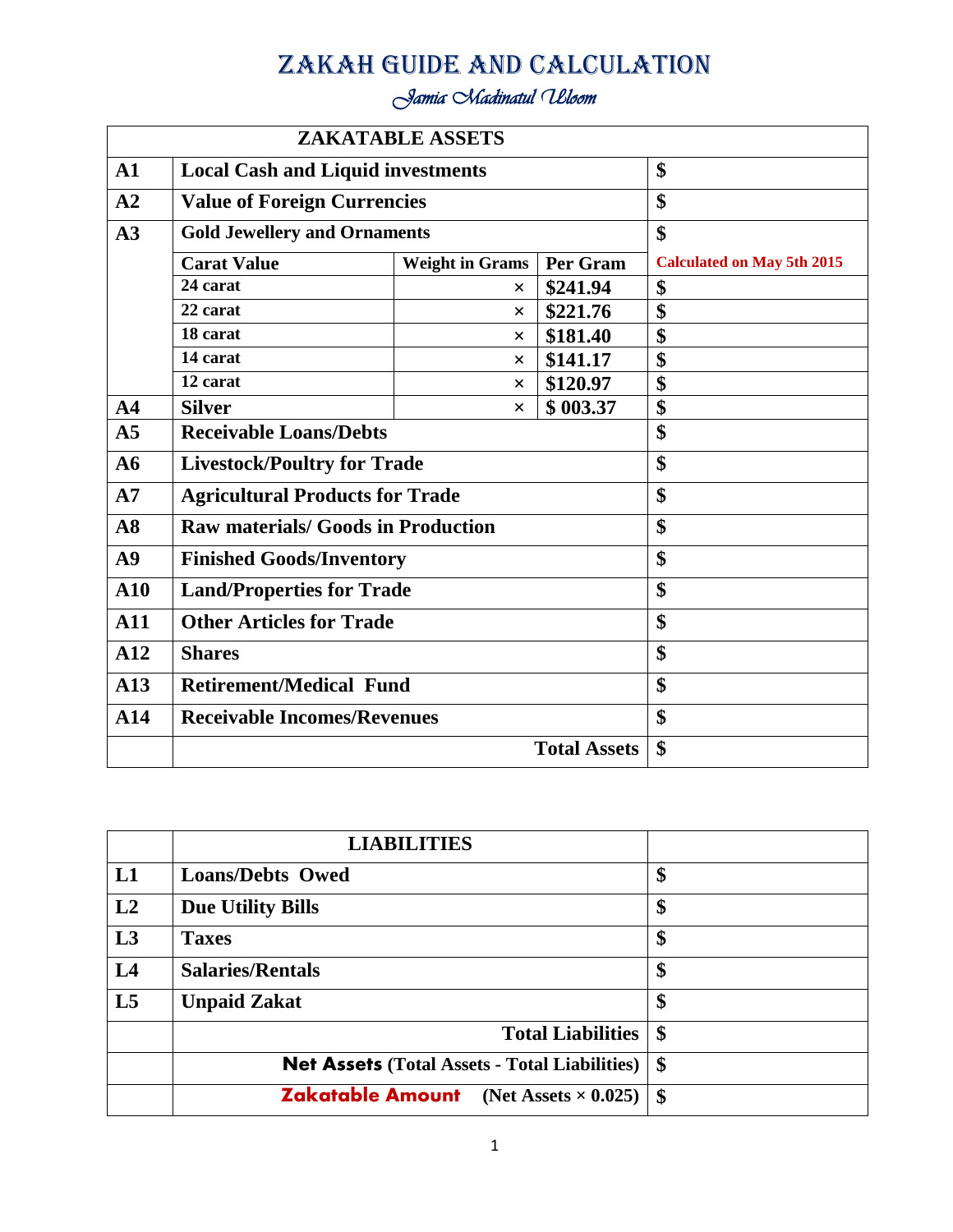## Guidelines on Calculating your Zakah

*Zakah would only be obligatory if your Net Assets (i.e. after subtracting Total Liabilities from Total Zakatable Assets) is equal to, or in excess of the nisaab. The current monetary equivalent of the Nisaab in Trinidad and Tobago is \$2,066.55TTD.*

**A1-** This includes: bank deposits, monies at hand, cheques, travellers cheque, bonds treasury bills etc. (principle amount invested).

**NB**- All types of interest bearing transactions and investment are strictly prohibited.

**A2-** The current market value at the end of your Zakatable year.

**A3 & A4-** Items in which the gold/silver content is 50% or more will be considered as gold/silver and hence subject to Zakah. However Zakah is calculated based on its carat value. Gold and silver are Zakatable regardless of whether it is owed for personal use or for trade, whether it is in the form of jewellery, ornaments, coins etc.

**A5-**This includes personal loans which you have given and monies owed to you through the sale of commodities. This is irrespective of whether payments are immediate and near or forwarded future payments.

**A6-** All domesticated animals, poultry and farmed fishes purchased and reared with the intent of re-sale, irrespective of its quantity will fall under articles of trade and would be Zakatable based on its value. However, if reared without the intent of trade it would <u>not</u> be Zakatable unless it is actually sold i.e. monies received from the sale will be subjected to Zakah. Wild animals purchased for re-sale is also subjected to Zakah.

**NB**- Zakatus Saa-ima (Domesticated Livestock that graze freely for most of the year and are kept for its milk and procreation, not for trade or meat etc.) was excluded from this form as it may not be applicable in Trinidad and Tobago.

**A7-**This includes fruits, vegetables, provisions etc. purchased with the intent of re-sale.

**NB**-This does not include your land produce (crops) which is subjected to zakat at every harvest at a rate of 5% if your land is irrigated manually or by man-engineered means, such as canals, reservoirs, sprinklers etc. If however your land is irrigated naturally by rain water only, each harvest will be subjected to zakat at the rate of 10%.

**A8-** Raw Materials are subject to Zakah, as they are purchased with the intent for resale, or utilized in making the final product. The current value of items/commodities in the production process at the completion of the Zakatable year is also subject to Zakah. This also includes unfinished buildings and projects.

**NB**- Machinery, tools and equipment (not for sale) are not subject to Zakah.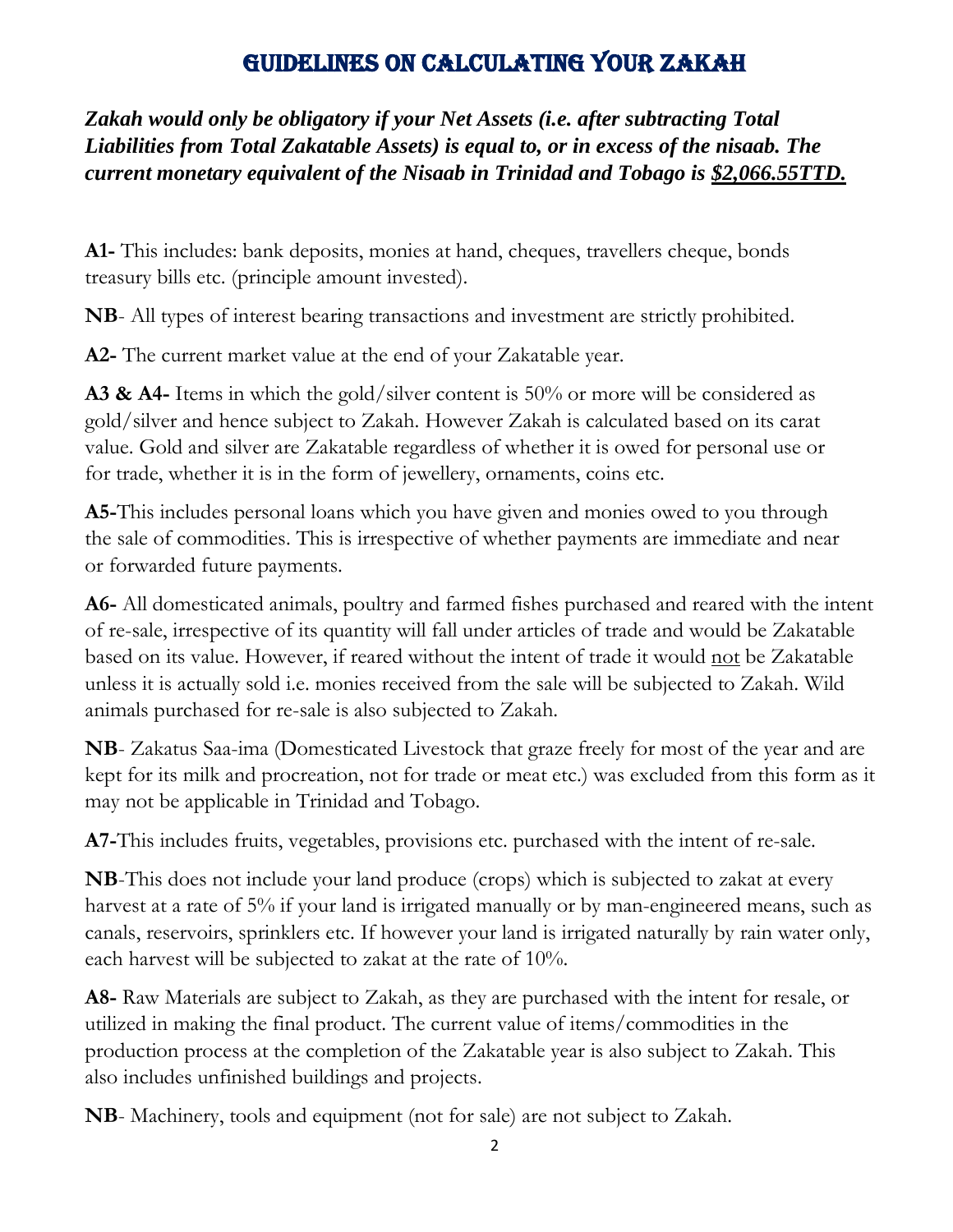**A9-** This includes all finished goods whether manufactured by the company or purchased, whether stacked on shelves or stocked at warehouses. Your selling price is calculated.

**A10-** Properties, Land, Machineries, and Equipment purchased with the intent of re-sale.

**A11 -**All other items and commodities for trade that were not mentioned under- A6, A7, A8 and A9.

**A12-** If shares are purchased with the express intention for resale or capital gain, then the entire value of the shares is subject to Zakah.

**NB**-If shares are purchased not for re-sale but as an investment to generate dividends then only the current asset portion of the share will be Zakatable. If determining or calculating the current asset ratio is difficult then zakat should be given on the entire share.

**A13-** Zakat is applicable on all voluntary contributions you have made towards the pension/medical scheme. However, Zakat is not levied on compulsory deductions (as is the case with most salary schemes). Zakat on these will only come into effect when you get access to these funds.

**NB**- All investments schemes which is insurance based is prohibited in Islam.

**A14-** All expected incomes, dividends, pension, grants, rental incomes, salaries due at the end of your Zakatable Year.

**L 1-** Includes all personal and business loans/debts. However, only short-term based loans will be deducted from the total value of the Zakatable assets.

NB- Contemporary scholars have ruled only short-term loans i.e. one year's worth of debt repayment should be deducted from Zakatable assets, not the entire amount.

**L 2, L 3 & L 4–** Utility bills, taxes, fines, fees, rentals, workers' wages and any other dues.

**L-5**-Unpaid Zakah is a debt and must be paid. Any unpaid Zakat for previous years would be deducted.

## The Fiqh of Zakaah

### Nisaab and Rate of Zakah

*Nisaab* is the minimum amount of wealth upon which Zakah is payable. Wealth may be in the form of gold, silver, cash, other liquid assets and commodities for trade. The nisaab for Gold is 85 grams (\$21,141.65ttd) and for Silver is 612 grams (\$2,066.55ttd). At the time of the Holy Prophet # both the nisaab for both gold and silver were equivalent in monetary value. However in our times there is a huge disparity between the value of nisaab for gold and that of silver. Nevertheless if ones wealth reaches or exceeds the value of the nisaab for **silver**, he is obligated to pay Zakah. Using the silver nisaab is best and most conservative for the poor. Zakah is levied on Total Zakatable Assets at the rate of **2 ½ % NB-The above value for Nisaab was calculated on May 5th 2015**